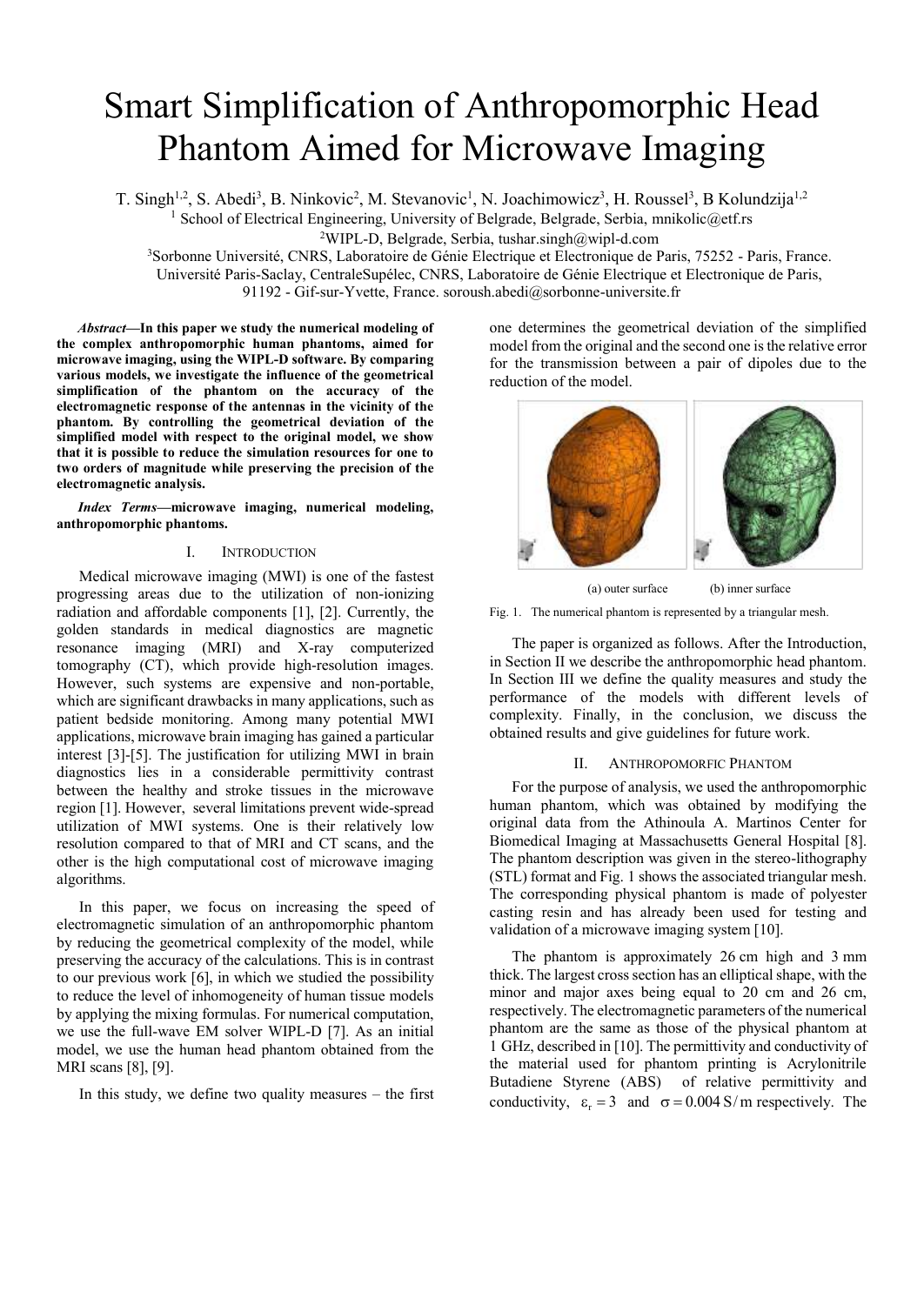interior of the phantom is filled with a homogeneous substance whose dielectric constant and conductivity correspond to the weithted values of the permittivity and conductivity of the white (75%) and gray matter (25%) (  $\varepsilon_r = 42$  and  $\sigma = 1 \text{ S/m}$ ). Such properties can be achieved using a liquid mixture, made of Triton X-100, water and salt [10]. Inside the homogeneous brain there is a stroke, modeled as a sphere with a three centimeters diameter. For the electromagnetic properties of the stroke, we used the corresponding data for the blood, i.e.,  $\varepsilon_r = 61$ and  $\sigma = 1.8$  S/m at 1 GHz. The phantom is immersed in a matching medium, whose parameters are  $\varepsilon_r = 18.425$  and  $\sigma = 0.2$  S/m.

## III. NUMERICAL MODEL

The phantom was originally defined using the very fine triangular mesh. As shown in Fig. 1, the number of triangles is extremely dense around eyes, ears and lips - i.e., head parts that are not essential in stroke detection.

From the perspective of numerical efficiency, it is more favorable to use a) a quadrilateral mesh instead of a triangular one, and b) higher order bases instead of lower order bases [11]. Conversion from triangles to quadrilaterals can be done in a brute force manner in which every triangle is converted into the three quadrilaterals. However, to reduce the number of unknowns, neighboring triangles are first merged into quadrilaterals if the angle between their surface normals is less than five degrees. Such small angle tolerance provides that, deviation of these quads from initial triangles is negligibly small, but also does not allow that all triangles are merged. Thus, a mixed quadrilateral and triangular mesh is obtained. To obtain pure quadrilateral mesh each of these quadrilaterals and triangles is subdivided into four and three quadrilaterals, respectively. In this way, the initial number of quadrilaterals is greater than the initial number of triangles a bit more than two times.

The initial number of triangles can be reduced by various decimation techniques. However, as a result of decimation, some fine details of the model may be lost. To measure the geometrical discrepancy between the simplified model and the original model, we compute the Euclidian distance between each node of the original triangular mesh and its projection to the triangular or quadrilateral surface. We are interested in an average distance for all nodes, which we call the average deviation,  $\sigma_{av}$ , and in a maximum distance, which we call the maximum deviation,  $\sigma_{\text{max}}$ .

In this work, decimation is performed in such a way that the maximum deviation of initial nodes from newly created triangles is lower than the maximum allowed value  $\sigma_{\text{max}}$ . In addition, in a process of meshing of mixed quadrilateral and triangular mesh all new nodes are glued to the initial triangular mesh. In this way, the average deviation  $\sigma_{av}$  of the initial nodes from the final quadrilateral mesh is reduced when compared with deviation from the mixed mesh.

Fig. 2 shows the quadrilateral mesh for the outer surface of the phantom computed using different maximal deviations. In Fig. 3, we show the segmentation of the inner surfaces of the phantom: the boundaries of the homogeneous brain and the stroke computed for  $\sigma_{\text{max}} = 3 \text{ mm}$ .

Tab. I gives the number of quadrilaterals and the corresponding number of unknowns (obtained for plane wave excitation), calculated for each model at the frequency  $f = 1$  GHz. The range of the maximum deviation is  $0.75$  mm  $\leq \sigma_{\text{max}} \leq 4.5$  mm, and the average deviation is approximately three times less. At the same time, the number of the unknowns is  $7,604 \le N \le 180,068$ .



Fig. 2. The outer suface of the numerical phantom represented by a quadrilateral mesh with (a)  $\sigma_{\text{max}} = 0.00$  mm, (b)  $\sigma_{\text{max}} = 0.75$  mm, (c)  $\sigma_{\text{max}} = 1.50 \text{ mm}$ , (d)  $\sigma_{\text{max}} = 2.25 \text{ mm}$ , (e)  $\sigma_{\text{max}} = 3.00 \text{ mm}$ , and (f)  $\sigma_{\text{max}} = 4.50 \text{ mm}$ .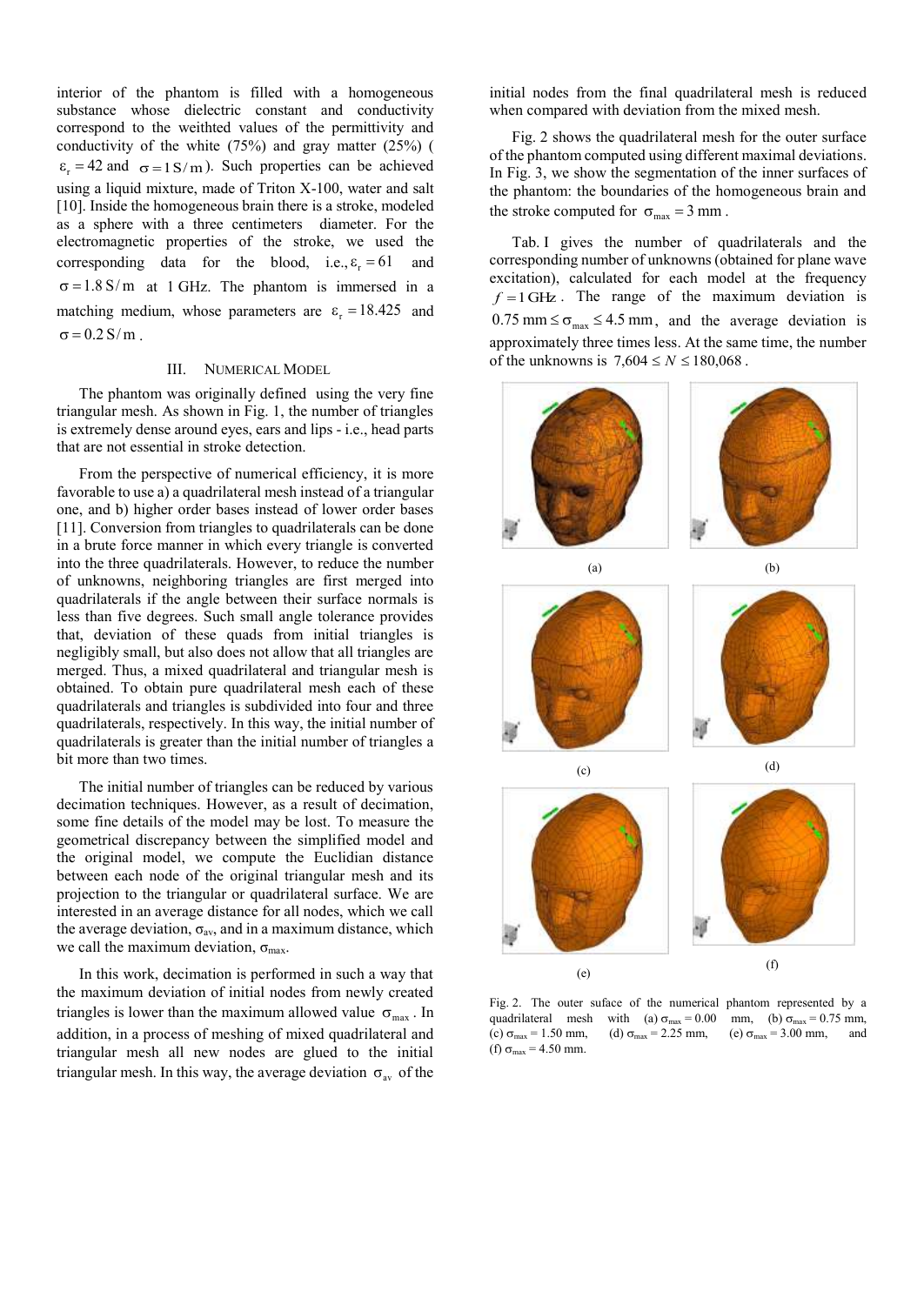

Fig. 3. The inner sufaces of the numerical phantom represented by a quadrilateral mesh (a) homogeneous brain, (b) stroke at three different locations ( $\sigma_{\text{max}} = 3 \text{ mm}$ ).

TABLE I. THE NUMBER OF UNKNOWNS FOR DIFFERENT MODELS

| Type of    | Max.                 | Average   | Number of  | Number of |  |
|------------|----------------------|-----------|------------|-----------|--|
| mesh       | allowed              | deviation | triangles/ | unknowns  |  |
| (STL/Quad) | deviation            | [mm]      | quads      |           |  |
|            | $\lceil$ mm $\rceil$ |           |            |           |  |
| STL.       |                      |           | 18780      |           |  |
| Ouad       | 0.00                 | 0.00      | 44797      | 180,068   |  |
| Ouad       | 0.75                 | 0.26      | 10657      | 43254     |  |
| Ouad       | 1.50                 | 0.52      | 5686       | 23226     |  |
| Ouad       | 2.25                 | 0.78      | 3684       | 15178     |  |
| Ouad       | 3.00                 | 0.99      | 2862       | 11774     |  |
| Ouad       | 3.75                 | 1.25      | 2106       | 8866      |  |
| Ouad       | 4.50                 | 1.53      | 1778       | 7604      |  |



Fig. 4. (a) Magnitude of the transmission coefficient and (b) phase of the transmission coefficient computed for the reference model and the model with  $\sigma_{\text{max}} = 0.75$  mm.

To estimate the tradeoff between the reduction of the number of unknowns and the accuracy of the electromagnetic model, we studied the variation of the transmission coefficient as a function of the maximum deviation and stroke location. The stroke was located in the *yz* plane, and we varied its position along the *y*-axis for  $-50$  mm  $\le y \le 50$  mm with 10 mm step. The central location of the stroke (  $y = 0$  mm) is a half-way between the dipoles. Fig. 3b illustrates the central and two end positions of the stroke.

First, we compared the reference model ( $\sigma_{\text{max}} = 0$ ) and the model with the smallest deviation ( $\sigma_{\text{max}} = 0.75 \text{ mm}$ ). Fig. 4 shows the obtained results for the magnitude and the

phase of the transmission coefficient. The difference between the results was negligible: the magnitude error was around 1.4% and the phase error was around  $1.4^\circ$ . At the same time, the number of unknowns (including dipole antennas and stroke) was decreased from 180,170 to 43,356 unknowns. The computational times for the reference model and simplified model (for 11 stroke positions) were around 18 hours and 16 minutes, respectively. Hence, in the further analysis we used the model  $\sigma_{\text{max}} = 0.75 \text{ mm}$  as the new reference model.

In the differential MWI, which is the intended application for this phantom [10], the target shape and location are found using the difference between the scattering parameters. We define the differential signal as

$$
\Delta S_{12}(\sigma_{\text{max}}) = S_{12}(\sigma_{\text{max}}) - S_{12}^{0}(\sigma_{\text{max}}),
$$
 (1)

where the superscript 0 denotes that the transmission coefficient was computed without the stroke. To evaluate the difference between the reference model,  $\sigma_{\text{max}} = 0.75 \text{ mm}$ , and other more simplified models, we define the relative error

$$
\varepsilon(\sigma_{\max}) = \frac{\sum_{i=1}^{11} |\Delta S_{12}(y_i; \sigma_{\max}) - \Delta S_{12}(y_i; \sigma_{\max} = 0.75))}{\sum_{i=1}^{11} |\Delta S_{12}(y_i; \sigma_{\max} = 0.75)|},
$$
\n(2)

where the subscript *i* denotes the stroke position. Fig. 5 shows the magnitude and the phase of the differential signal as a function of the stroke location, for various maximum deviations. The results for  $\sigma_{\text{max}} = 0.75$  mm and  $\sigma_{\text{max}} = 1.5 \text{ mm}$  were almost the same. For higher values of maximum deviation, the difference with respect to the reference model was more pronounced. However, the discrepancy appeared mostly in the range where the differential signal was very low.



Fig. 5. (a) Magnitude and (b) phase of the differential transmission coefficient computed for various maximum deviations as a function of the stroke position.